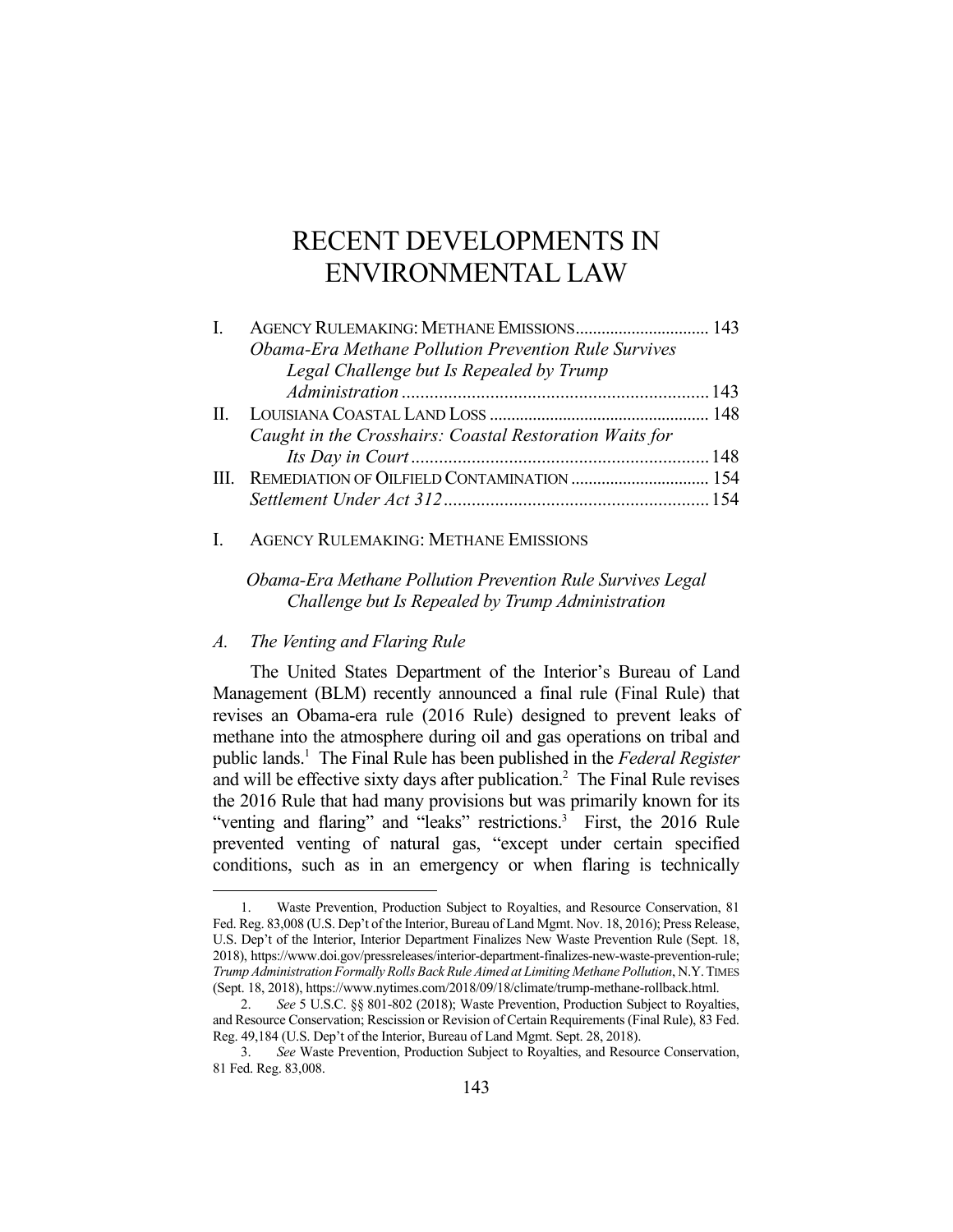infeasible."4 Second, the 2016 Rule required operators to use an instrument-based approach—such as optical-gas imaging equipment, portable analyzers deployed according to the protocol prescribed in the Environmental Protection Agency's (EPA) Method 21, or an approved alternative leak detection device—to leak detection.5

 The 2016 Rule's stated purposes were to "reduce waste of natural gas from venting, flaring, and leaks during oil and natural gas production activities on onshore Federal and Indian Leases; clarify when produced gas lost through venting, flaring, or leaks is subject to royalties; and clarify when oil and gas production may be used royalty-free on-site."<sup>6</sup> Some requirements of the 2016 Rule became effective on January 17, 2017, but the majority were to become effective on January 17, 2018, or later.<sup>7</sup> However, on March 28, 2017, President Trump issued an executive order that directed the Secretary of the Interior to review and, "if appropriate . . . suspend, revise, or rescind" the 2016 Rule.<sup>8</sup>

 Pursuant to President Trump's executive order, BLM conducted a review of the 2016 Rule and found that "many provisions [of the 2016 Rule] would have added regulatory burdens that unnecessarily encumber energy production, constrain economic growth, and prevent job creation."<sup>9</sup> Specifically, the BLM focused on the compliance costs of the rule. The BLM estimated,

[A]pproximately 73 percent of wells on BLM-administered leases would be considered marginal wells and [] the annual compliance costs associated with the 2016 rule would have constituted 24 percent of an operator's annual revenues from even the highest-producing marginal oil wells and 86 percent of an operator's annual revenues from the highest-producing marginal gas wells. $10$ 

 <sup>4.</sup> *Id.* at 83,011.

 <sup>5.</sup> *Id.*

 <sup>6.</sup> *Id.* at 83,008.

 <sup>7.</sup> *See id.* at 83,033, 83,082-83; *see also* Waste Prevention, Production Subject to Royalties, and Resource Conservation; Rescission or Revision of Certain Requirements, 83 Fed. Reg. 7924, 7925 (U.S. Dep't of the Interior, Bureau of Land Mgmt. Feb. 22, 2018).

 <sup>8.</sup> Exec. Order No. 13,783, 82 Fed. Reg. 16,093, 16,096 (Mar. 31, 2017).

 <sup>9.</sup> Waste Prevention, Production Subject to Royalties, and Resource Conservation; Rescission or Revision of Certain Requirements (Final Rule), 83 Fed. Reg. 49,184 (U.S. Dep't of the Interior, Bureau of Land Mgmt. Sept. 28, 2018).

 <sup>10.</sup> *Id.*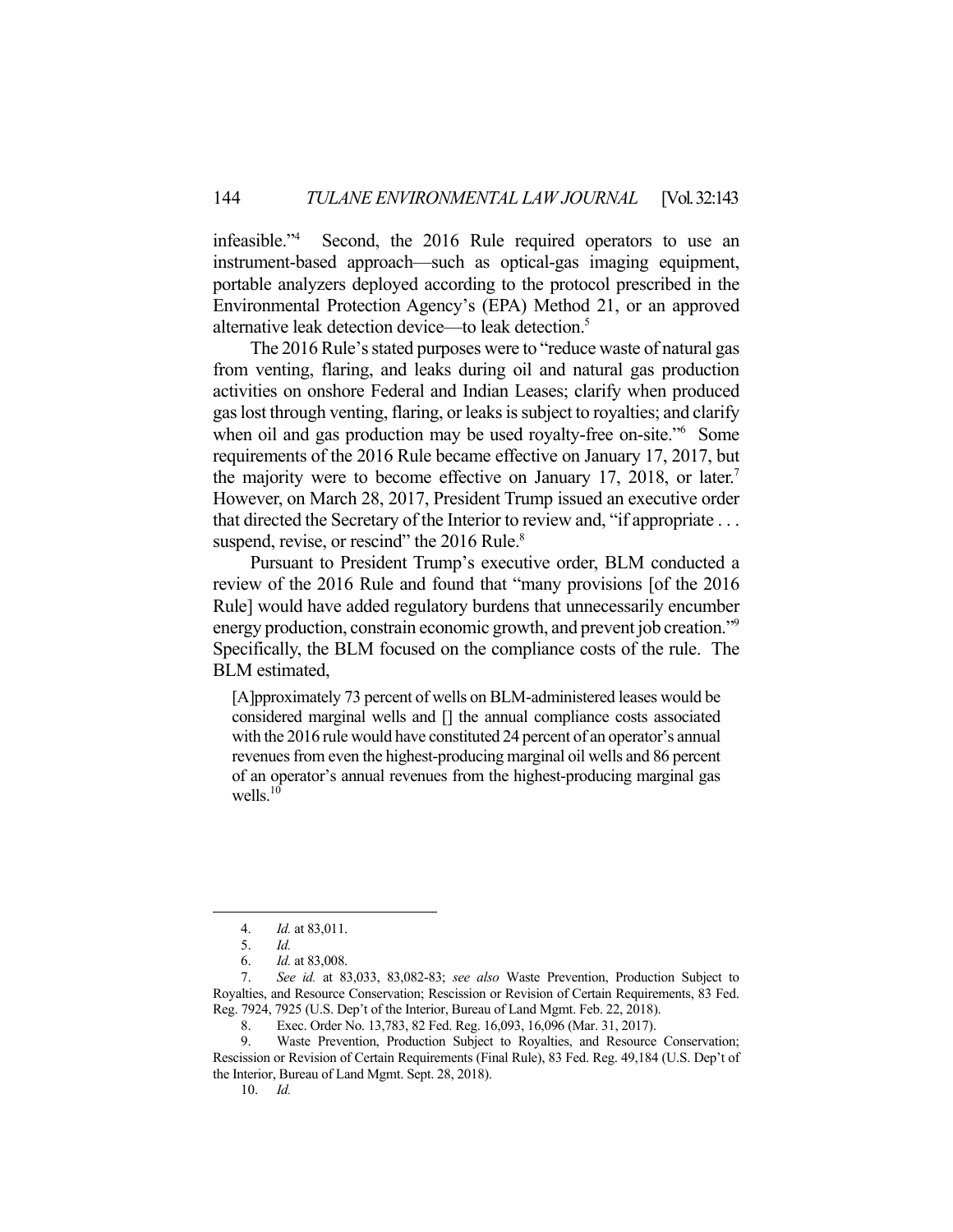The repeal of the 2016 Rule on economically focused grounds returns methane emissions regulation to the status quo and has ramifications for pending litigation challenging the  $2016$  Rule.<sup>11</sup>

#### *B.* Wyoming v. United States Department of the Interior

 As other commentators have noted, the 2016 Rule garnered significant attention in political and legal arenas.<sup>12</sup> When the Obama Administration announced the 2016 Rule as a final rule, a multistate litigation claim was filed almost immediately.13 In *Wyoming v. United States Department of the Interior*, Wyoming, Montana, North Dakota, and industry groups (Plaintiffs) challenged the 2016 Rule on the grounds that the BLM lacked authority to act or, alternatively, the 2016 Rule was arbitrary and capricious. In 2017, Plaintiffs sought a preliminary injunction before the Rule took effect.<sup>14</sup> First, Plaintiffs challenged the authority of the BLM to promulgate the Rule by arguing that the 2016 Rule was beyond the realm of authority granted to the agency by Congress.15 The United District Court for the District of Wyoming reviewed the preliminary injunction under *Chevron* deference.16 Under *Chevron U.S.A. Inc. v. Natural Resources Defense Council, Inc.*,

a reviewing court must first ask whether Congress has directly spoken to the precise question at issue. If Congress has done so, the inquiry is at an end; the court must give effect to the unambiguously expressed intent of Congress. But if Congress has not specifically addressed the question, a reviewing court must respect the agency's construction of the statute so long as it is permissible.<sup>17</sup>

The district court found that Congress did not announce that the precise activity in question was not subject to federal regulation and proceeded to step two of *Chevron*. 18

 At step two of the district court's *Chevron* inquiry, the district court pointed to two congressional acts that support the conclusion that the 2016

 <sup>11.</sup> Wyoming v. U.S. Dep't of the Interior, 2017 WL 161428 (D. Wyo. 2017); Bradley N. Kershaw, Note, *Flame, Fixes, and the Road Forward: The Waste Prevention Rule and BLM Authority to Regulate Natural Gas Flaring and Venting*, 29 COLO. NAT. RESOURCES, ENERGY & ENVTL. L.REV. 115 (2018).

 <sup>12.</sup> Kershaw, *supra* note 11, at 117 (quotation marks omitted) (brackets omitted).

 <sup>13.</sup> *Id.* at 154 (citing *Wyoming v. Interior*, 2017 WL 161428).

 <sup>14.</sup> *Id.*

 <sup>15.</sup> *Wyoming v. Interior*, 2017 WL 161428, at \*5.

 <sup>16.</sup> *Id.*

 <sup>17.</sup> *Id.* (internal citations omitted).

 <sup>18.</sup> *Id.*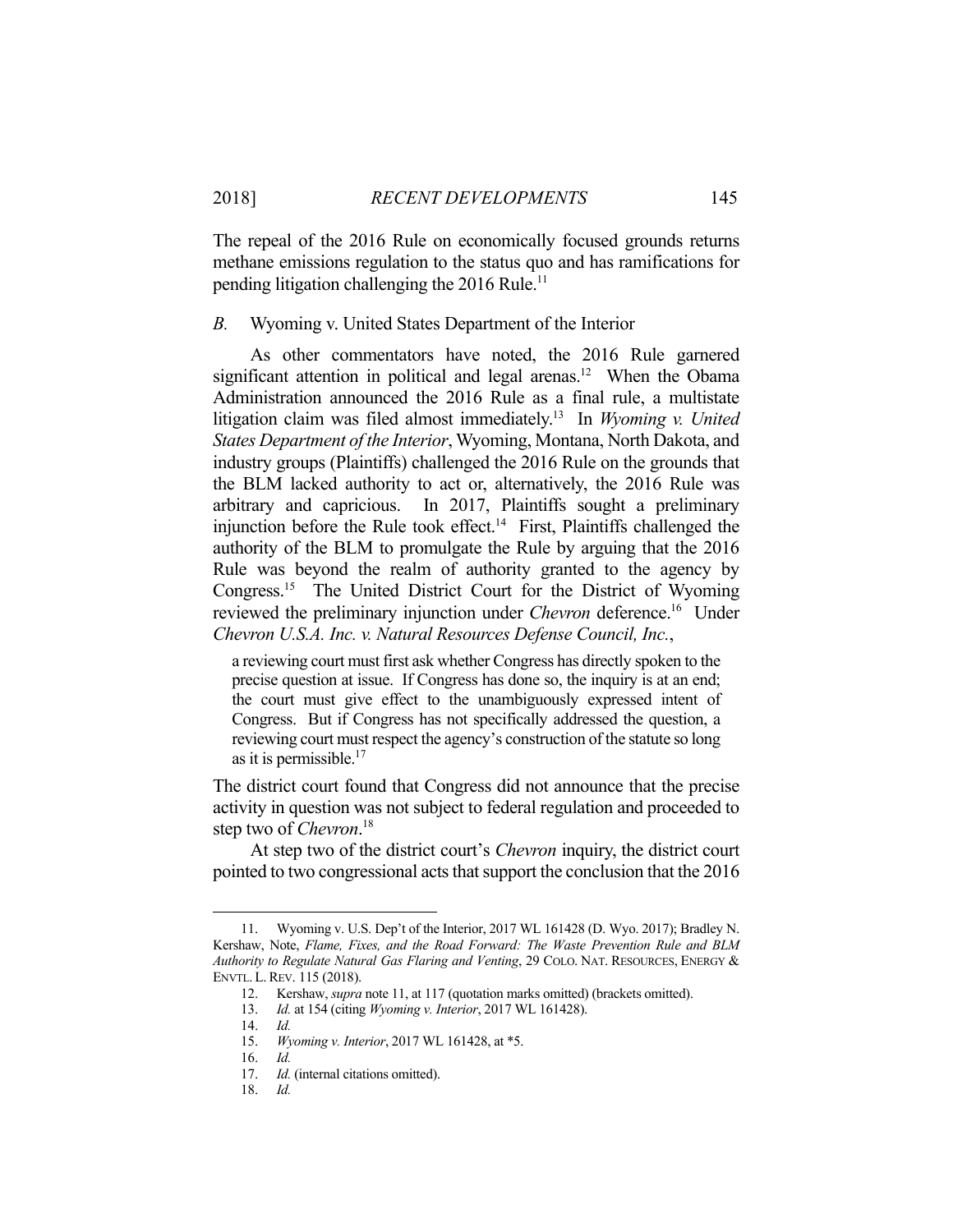Rule was not beyond the BLM's authority.<sup>19</sup> First, the 1920 Mineral and Leasing Act requires oil and gas lessees to "use all reasonable precautions to prevent waste of oil or gas developed in the land."<sup>20</sup> Further, the Mineral and Leasing Act gives the BLM authority to issue rules "for the prevention of undue waste."21 Even further, the district court found support for the BLM's authority in the Federal Oil and Gas Royalty Management Act of 1982, which created a system for collecting and accounting for federal mineral royalties through the Secretary of the Department of the Interior's (Secretary) promulgated rules.<sup>22</sup> The district court found that it was clear that Congress intended for the Secretary, through the BLM, "to exercise its rulemaking authority to prevent the waste of federal and Indian mineral resources and to ensure the proper payment of royalties to federal, state, and tribal governments."23 With the district court finding sufficient statutory basis for the BLM to regulate venting, flaring, and equipment leaks, the question shifted instead to whether the BLM was unambiguously granted this authority for the purpose of *preventing waste*. 24

 The district court pointed out that it was less clear whether the 2016 Rule "was promulgated *for the prevention of waste* or instead for the *protection of air quality*, which is expressly within the 'substantive field' of the EPA and states pursuant to the Clean Air Act."25 The district court accurately stated that, "While the statutory obligations of two separate agencies may overlap, the two agencies must administer their obligations to avoid inconsistencies or conflict."26 Ultimately, the district court found that the 2016 Rule had potential conflict and inconsistency with EPA regulations both substantively and structurally.<sup>27</sup> For example, the district court found that the 2016 Rule upended the Clean Air Act's *cooperative federalism* framework by placing the burden on the states to prove that variance from a particular BLM provision should be granted because they have already complied with an EPA Rule that "would perform at least as well as the BLM provision to which the variance would apply."<sup>28</sup>

1

27. *Id.* at \*8.

 <sup>19.</sup> *Id.*

 <sup>20.</sup> *Id.* at \*6 (citing 30 U.S.C. § 225 (2016)).

 <sup>21.</sup> *Id.* (citing 30 U.S.C. § 187).

<sup>22.</sup> *Id.* (quotation marks omitted) (brackets omitted) (citing 30 U.S.C. § 1751).

 <sup>23.</sup> *Id.*

<sup>24.</sup> *Id.* (quotation marks omitted) (brackets omitted) (emphasis added).

 <sup>25.</sup> *Id.*

 <sup>26.</sup> *Id.* (quoting Massachusetts v. EPA, 549 U.S. 497, 532 (2007)).

Id. (citing Waste Prevention, Production Subject to Royalties, and Resource Conservation, 81 Fed. Reg. 83,008, 83,013 (U.S. Dep't of the Interior, Bureau of Land Mgmt. Nov. 18, 2016)).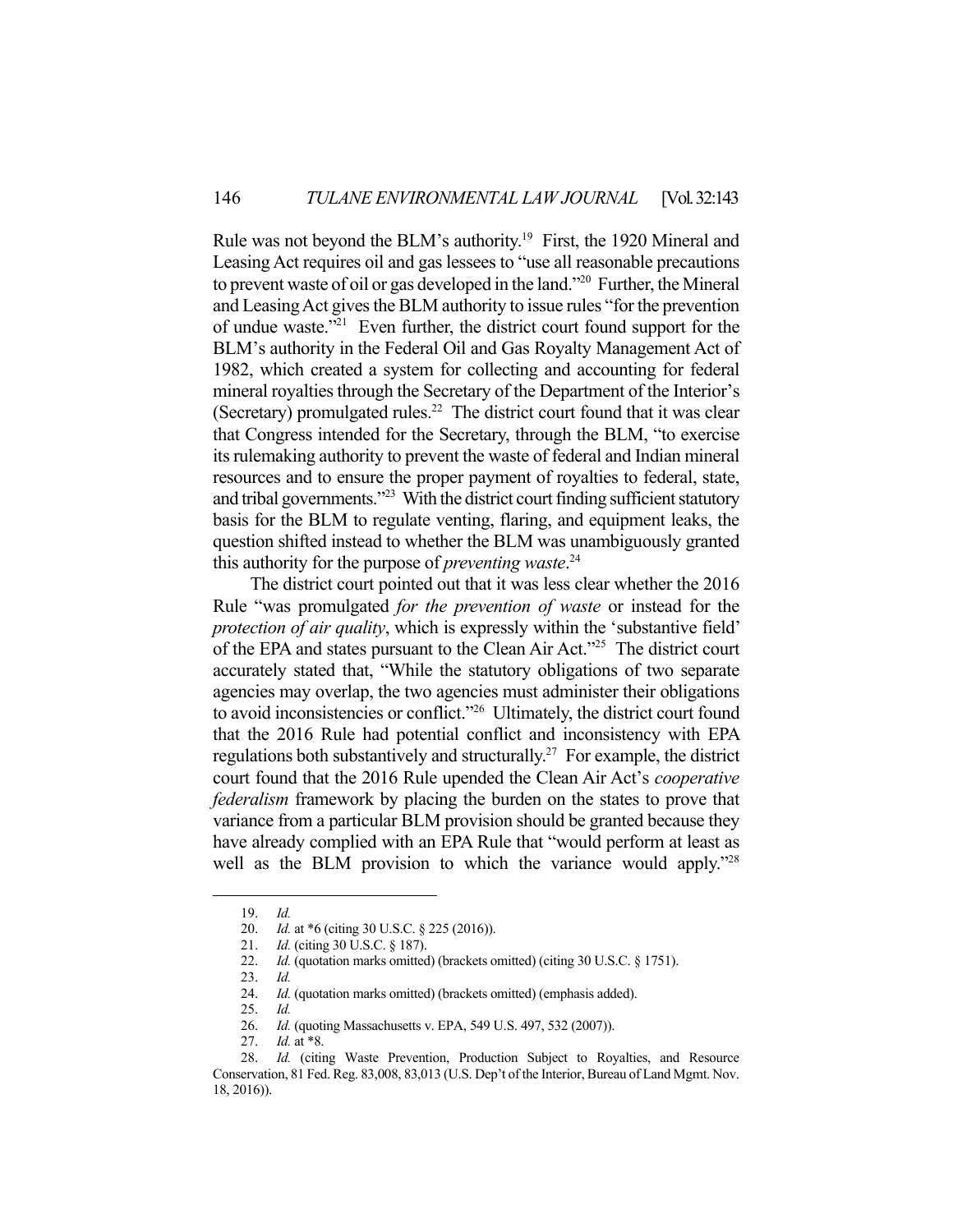Regardless, the district court found that it could not hold that the overlapping EPA and BLM provisions lacked a "legitimate, independent, waste prevention purpose" and accordingly denied the petitioners relief and an injunction against the 2016 Rule.<sup>29</sup>

 Although an injunction was not granted by the district court, the district court's analysis of whether the 2016 Rule was an arbitrary and capricious use of power in violation of the Administrative Procedure Act gives some insight into the ultimate decision to rescind and amend the 2016 Rule by the BLM under the Trump Administration.<sup>30</sup> The district court questioned the economic efficiency of the 2016 Rule, as well as the use of the "social cost of methane" as an appropriate factor for BLM to consider in promulgating the rule.<sup>31</sup> Specifically, in promulgating the  $2016$ Rule, the BLM estimated "the net benefits of the Rule outweigh its costs by 'a significant margin,' producing net benefits ranging from \$46 million to \$204 million per year depending on the discount rate used."32 The district court asserted that this "net benefit" is only an accurate figure if the "social cost of methane" was factored into the analysis.<sup>33</sup> Consequently, the court "question[ed]" whether the "social cost of methane" was even "an appropriate factor for [the] BLM to consider in promulgating a resource conservation rule pursuant to its MLA authority."34 The determination of how to assess "net benefit" thereby led to the question of whether the 2016 Rule was arbitrary and capricious because it "impos[ed] significant costs to achieve *de minimis* benefits."35 Although the district court did assert concerns over the "net benefit" issue, it declined to hold that the 2016 Rule was arbitrary and capricious and, ultimately, declined to grant an injunction.36

#### *C. Conclusion*

 The 2016 Rule promulgated under the Obama Administration gained significant legal attention, as well as political scrutiny, from the outset, which led to an immediate challenge from political opponents and industry groups. Although the 2016 Rule temporarily survived its legal challenges,

 <sup>29.</sup> *Id.* at \*9.

 <sup>30.</sup> *Id.* (citing Nat'l Ass'n of Home Builders v. Defs. of Wildlife, 551 U.S. 644, 658 (2007)).

 <sup>31.</sup> *Id.* at \*9-10 (quotation marks omitted) (brackets omitted).

 <sup>32.</sup> *Id.* at \*9 (quoting Waste Prevention, Production Subject to Royalties, and Resource Conservation, 81 Fed. Reg. at 83,013).

 <sup>33.</sup> *Id.* 

 <sup>34.</sup> *Id.* at \*10.

 <sup>35.</sup> *Id.* (citing Michigan v. EPA, 135 S. Ct. 2699, 2707 (2015)).

 <sup>36.</sup> *Id.* at \*10-12.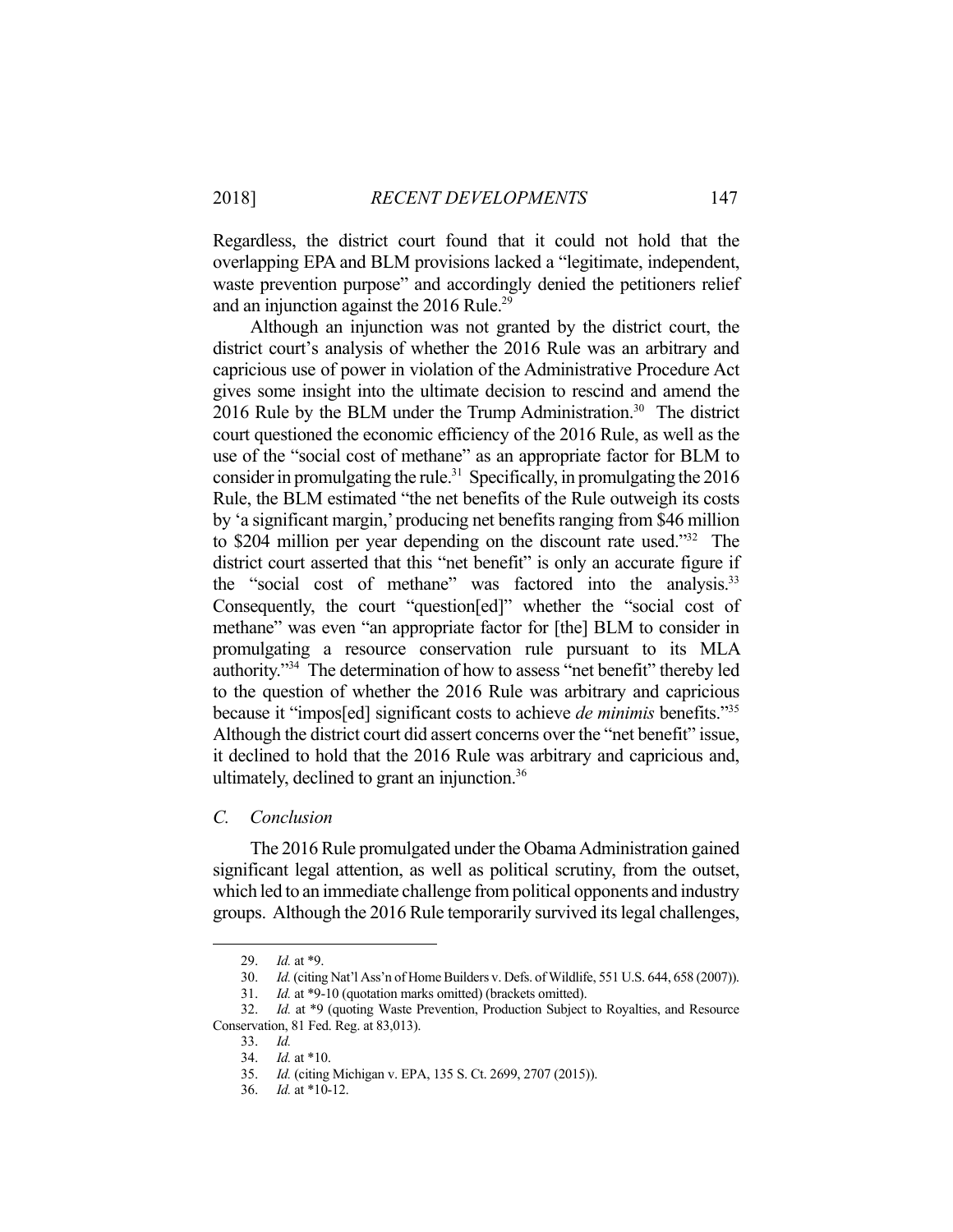*Wyoming v. Interior* offered significant guidance regarding hurdles that a similar rule may face were a new administration to attempt to regulate the venting and flaring of natural gas and oil wells in a comparable manner. Particularly, it is clear that the usage of the "social cost of methane" remains an inappropriate gauge of "net benefit" if gauged in terms of preventing the "waste of natural gas" rather than preventing losses from air pollution and climate change.<sup>37</sup> A distinction that the district court failed to expound on thoroughly, it nonetheless may prove consequential in subsequent attempts to reduce methane prevention by the BLM. Further, the demise of the 2016 Venting and Flaring Rule gives credence to the notion that an agency rule may be challenged more effectively by virtue of winning elections rather than legal challenges.

Ariel San Miguel

## II. LOUISIANA COASTAL LAND LOSS

# *Caught in the Crosshairs: Coastal Restoration Waits for Its Day in Court*

## *A. Introduction*

1

 The Louisiana coast is in a state of emergency. Louisiana has lost nearly 2000 square miles of land over the past eighty years—about twenty-five percent of the wetland area that existed in 1932 and roughly the size of Delaware.<sup>38</sup> The future is not encouraging. The state-run Coastal Protection and Restoration Authority reported Louisiana stands to double that loss of wetlands over the next fifty years if dramatic action is not taken.39 Fortunately, Louisiana has a plan—specifically, the Coastal Master Plan—which requires \$50 billion to fund various restoration projects.40 However, Louisiana does not have the money to fund such a costly plan.

 <sup>37.</sup> *Id.* (quotation marks omitted) (brackets omitted).

 <sup>38.</sup> Mark Schleifstein, *Louisiana Is Losing a Football Field of Wetlands an Hour, New U.S. Geological Study Says*, TIMES-PICAYUNE (May 11, 2017), https://www.nola.com/ environment/index.ssf/2011/06/louisiana\_is\_losing\_a\_football.html.

 <sup>39.</sup> *See* Johnny Bradberry, *Coastal Protection Guest Column: Louisiana Land Loss a Crisis; Here's What We're Doing About It*, ADVOCATE (Apr. 3, 2018), https://www.theadvocate. com/baton\_rouge/opinion/article\_7179c8c2-3691-11e8-a12a-63644815819e.html.

 <sup>40.</sup> Mark Schleifstein, *Louisiana's \$50 Billion Coastal Master Plan, \$644 Million Annual Plan OK'd by Senate*, TIMES-PICAYUNE (May 17, 2017), https://www.nola.com/environment/ index.ssf/2017/05/lousiana\_senate\_approves\_coast.html.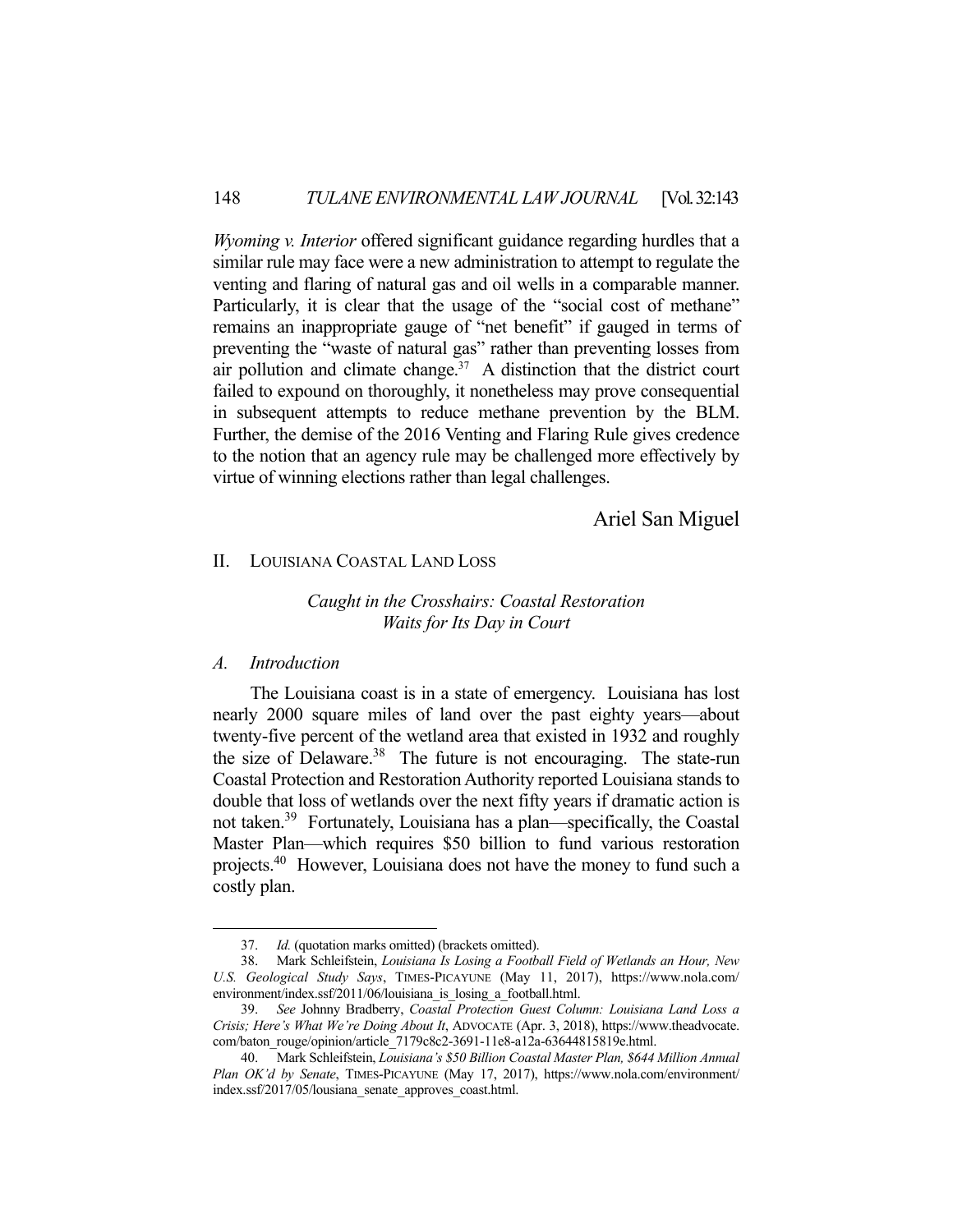## 2018] *RECENT DEVELOPMENTS* 149

 Desperate for a solution, in April 2017, Louisiana Governor John Bel Edwards formally declared a state of emergency over coastal land loss in Louisiana, primarily to expedite the project approval process.<sup>41</sup> However, the state still needs to find sources to fund its coastal projects. Over the past several years, state agencies and parishes have targeted and sued one known contributor to coastal land loss: oil and gas companies.

## *B. Suing Oil Ain't Easy: The SLFPA-E Lawsuit*

 The concept of suing oil and gas companies for coastal damages started with the Southeast Louisiana Flood Protection Authority-East (SLFPA-E) lawsuit in 2013.42 Designed by former SLFPA-E board member and historian John Barry, the lawsuit alleged that over ninety oil and pipeline companies' dredging of canals throughout coastal Louisiana resulted in erosion and loss of coastal land.<sup>43</sup> This in turn allegedly increased the risk of storm surges and threatened the levee system and coastal communities that the board had been charged with protecting.<sup>44</sup> The lawsuit sought injunctive relief and damages in the form of coastal restoration projects—specifically, backfilling canals and revegetating every canal dredged by defendants, among other environmental improvements.<sup>45</sup>

 Immediately after its filing, the lawsuit faced backlash from the oil and gas industry, as well as then-Governor Bobby Jindal's administration. With some decrying the lawsuit as a cash grab by lawyers, state legislators introduced a flurry of eighteen bills to preemptively kill the lawsuit.<sup>46</sup> While many oil-backed legislators rushed to support industry-friendly bills, others were hesitant to interfere with the judicial process. Current Louisiana Governor and former State Senator John Bel Edwards disparaged the proposed acts that retroactively killed the SLFPA-E lawsuit and stated a proposed bill "effectively immunize[d] the oil and gas

 <sup>41.</sup> *See Gov. John Bel Edwards Declares State of Emergency for Louisiana Coast, Says "Immediate, Urgent" Action Needed*, ADVOCATE (Apr. 19, 2017), https://www.theadvocate.com/ baton\_rouge/news/article\_2f64e29a-254f-11e7-8205-036adfbfc535.html.

 <sup>42.</sup> *See* Bd. of Comm'rs of the Se. La. Flood Prot. Auth.—E. v. Tenn. Gas Pipeline Co., 29 F. Supp. 3d 808 (E.D. La. 2014).

 <sup>43.</sup> *Id.* at 816-17; *see also* Nathaniel Rich, *The Most Ambitious Lawsuit Ever*, N.Y. TIMES (Oct. 2, 2014), https://www.nytimes.com/interactive/2014/10/02/magazine/mag-oil-lawsuit.html.

 <sup>44.</sup> *See* Rich, *supra* note 43.

 <sup>45.</sup> *See id.* 

 <sup>46.</sup> *See id*; *see also* Mark Ballard, *Louisiana House Votes to Kill Levee Board Lawsuit*, ADVOCATE (June 2, 2014), http://www.theadvocate.com/baton\_rouge/news/politics/legislature/ article\_c3e74431-7b3e-5dce-a8b7-61b486bb2654.html.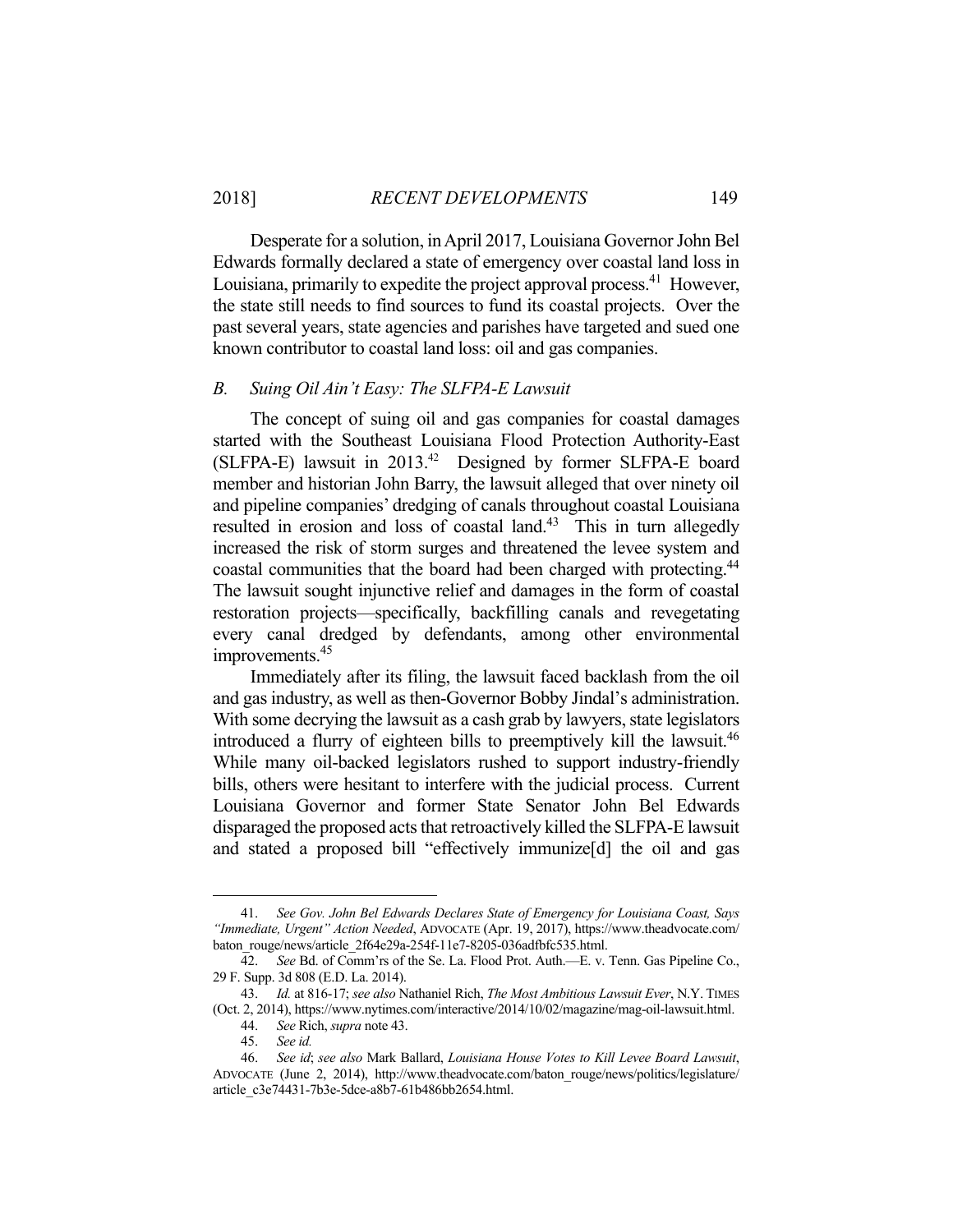industry from bearing any responsibility for environmental damage."<sup>47</sup> After days of heated debate, Edwards became so exasperated with his colleagues' oil-backed bill proposals that he turned to the chamber and asked, "Who runs this place?"<sup>48</sup> Despite Edwards' protests, the Senate passed Act 796 and Act 544 (Senate Bill 469), which effectively prevented the SLFPA-E or a similar organization from filing another lawsuit.<sup>49</sup>

 While the legislature fiercely debated in Baton Rouge, the SLFPA-E lawsuit proceeded through the judicial process. The suit was promptly removed to federal court where it was dismissed on grounds that the board's claim for injunctive relief could not be granted under state law.<sup>50</sup> On appeal, the Fifth Circuit (first by a three-judge panel and later by a full fifteen-member court) affirmed the district court's dismissal and rejected the board's negligence, tort, and breach of contract claims.<sup>51</sup> In a last-ditch effort to revive the lawsuit, the board petitioned the Supreme Court for review.52 In late October 2017, the verdict arrived: the Supreme Court refused to hear the SLFPA-E's appeal.<sup>53</sup> Singing the praises of the High Court, Louisiana Oil & Gas Association (LOGA) President Don Briggs declared "it's three strikes, and you're out!"<sup>54</sup> The book was closed on the SLFPA-E's efforts.

## *C. Tapping the Old Wells: The Parish Lawsuits*

 While the SLFPA-E case floundered, six coastal parishes (Jefferson, Plaquemines, Vermilion, Cameron, St. Bernard, and St. John) filed numerous lawsuits against oil, gas, and pipeline companies over the past five years (Lafourche Parish has also retained counsel but has not filed suit).<sup>55</sup> These parish lawsuits opted for a different legal approach. While the SLFPA-E lawsuit relied on negligence, tort, and breach of contract

<u>.</u>

 <sup>47.</sup> Ballard, *supra* note 46.

 <sup>48.</sup> *Id.* 

 <sup>49.</sup> *Id.* 

 <sup>50.</sup> *See* Mark Schleifstein, *Appeals Court Rules for Oil Firms, Against Levee Authority in Wetlands Damage Suit*, TIMES-PICAYUNE (Mar. 17, 2017), https://www.nola.com/environment/ index.ssf/2017/03/dismissal\_of\_levee\_authority\_w.html.

 <sup>51.</sup> *See id.* 

 <sup>52.</sup> *See* Mark Schleifstein, *U.S. Supreme Court Won't Hear Appeal of Levee Authority Oil Suit*, TIMES-PICAYUNE (Oct. 30, 2017), https://www.nola.com/environment/index.ssf/2017/10/ us supreme court wont hear app.html.

 <sup>53.</sup> *Id.*

 <sup>54.</sup> *Id.* 

 <sup>55.</sup> Faimon A. Roberts III, *St. John Parish Becomes 6th Parish to File Suit Against Oil and Gas Companies for Coastal Loss*, ADVOCATE (Apr. 26, 2017), https://www.theadvocate.com/ baton\_rouge/news/environment/article\_fb4b84e0-2acc-11e7-a8aa-3b51b1a9d703.html.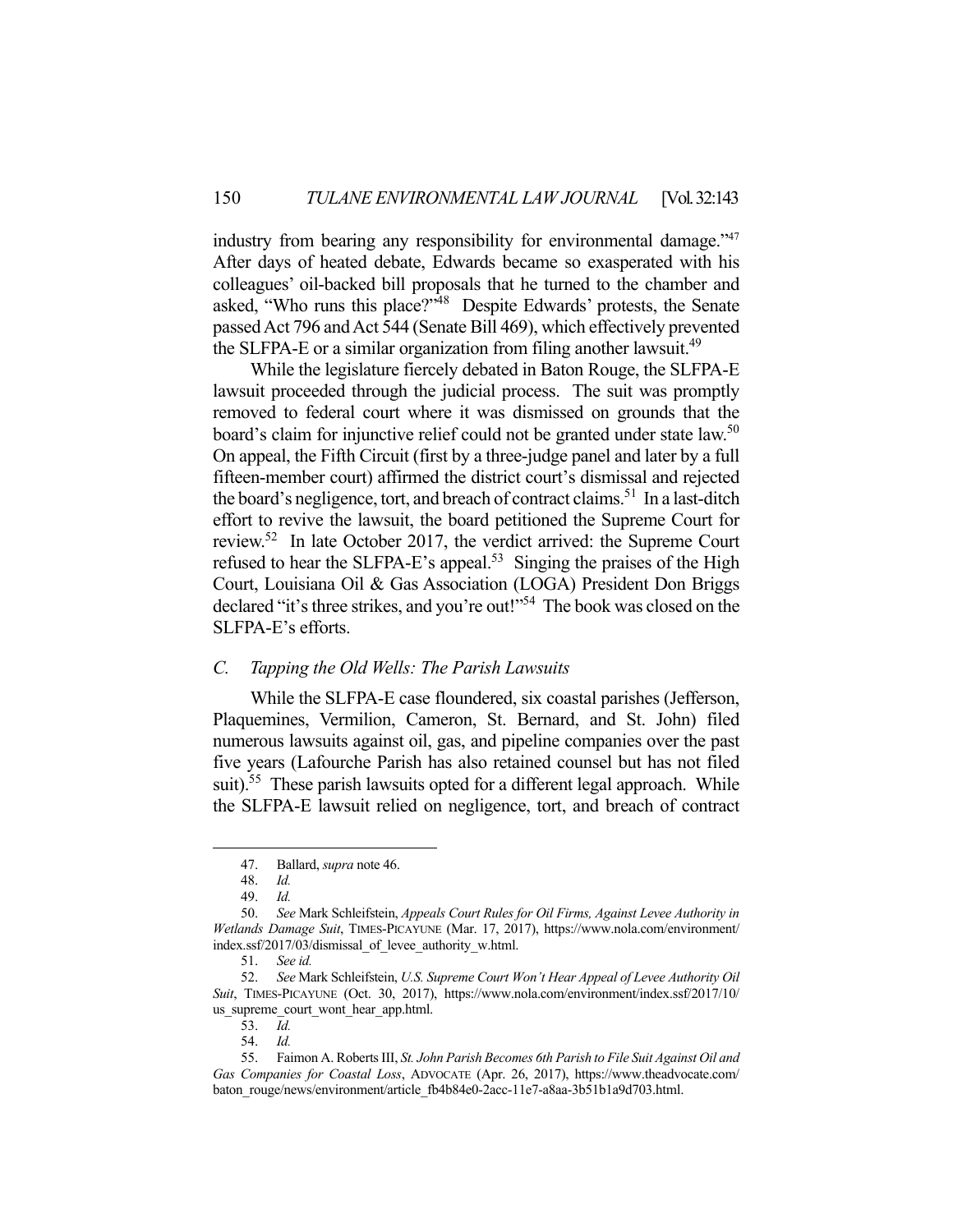claims, the parish lawsuits alleged violations of the state's Coastal Zone Management laws and claimed that oil and gas exploration activities caused substantial damage to the land and waterbodies in the Coastal Zone.<sup>56</sup> Each parish lawsuit's petition is nearly identical, with each suit corresponding to a specific operational area where the damaging activities occurred.57

 In April 2016, Governor Edwards intervened on behalf of the state in all the suits "to ensure that the interests of the state of Louisiana [were] protected."58 In an interview with *The Times-Picayune*, Governor Edwards stated he believed oil and gas companies had engaged in activities in the course of exploration and production that resulted in coastal land loss and cited pipeline construction and canals that allowed saltwater to destroy vegetation as a primary cause of land loss.<sup>59</sup> Edwards stated that canals were not backfilled and pipelines were not constructed in accordance with permit requirements and Louisiana Department of Natural Resources (LDNR) regulations.<sup>60</sup>

 While Governor Edwards intervened in the litigation, Republican Attorney General Jeff Landry also sought control of the lawsuits.<sup>61</sup> Landry, with the apparent support of the oil and gas industry, also protested Edwards' choice of attorneys to represent the state and accused the governor of appointing friends to lucrative positions overseeing the state's intervention in the lawsuits.<sup>62</sup> Oil and gas industry leaders similarly attacked the lawsuits. LOGA President Don Briggs claimed the lawsuits were hurting the Louisiana economy and even causing severe job loss and unemployment statewide.<sup>63</sup>

 <sup>56.</sup> *See* Dana M. Douglas & Jonathan J. Fox, *The Coastal Zone Management Act Litigation Removed to Federal Court (Again)*, ENERGY L. BLOG (June 28, 2018), https://www.theenergylaw blog.com/2018/06/articles/energy-litigation/the-coastal-zone-management-act-litigation-removedto-federal-court-again/.

 <sup>57.</sup> *See id.* 

 <sup>58.</sup> *See* Katherine Sayre, *Gov. Edwards Intervenes in 39 Oil Industry Damage Lawsuits*, TIMES-PICAYUNE (Apr. 7, 2016), https://www.nola.com/environment/index.ssf/2016/04/gov\_ edwards steps in to 39 oil.html.

 <sup>59.</sup> LSU Manship Sch. News Serv., *Taxes, Criminal Justice, Coastal Crisis: What Gov. John Bel Edwards Said*, TIMES-PICAYUNE (Apr. 24, 2017), https://www.nola.com/politics/index. ssf/2017/04/taxes\_death\_penalty\_coastal\_re.html.

 <sup>60.</sup> *See id.* 

 <sup>61.</sup> *See* Julia O'Donoghue, *John Bel Edwards: Jeff Landry Can't Stop Louisiana from Suing Oil and Gas Industry*, TIMES-PICAYUNE (Sep. 22, 2016), https://www.nola.com/politics/ index.ssf/2016/09/coastal\_lawsuit\_edwards.html.

 <sup>62.</sup> *See id.* 

 <sup>63.</sup> Kerrie Hatcher, *Don Briggs: Coastal Litigation Tactics Unnecessary,* TEXANS FOR LAWSUIT REFORM (June 18, 2016), https://www.tortreform.com/news/don-briggs-coastallitigation-tactics-unnecessary/.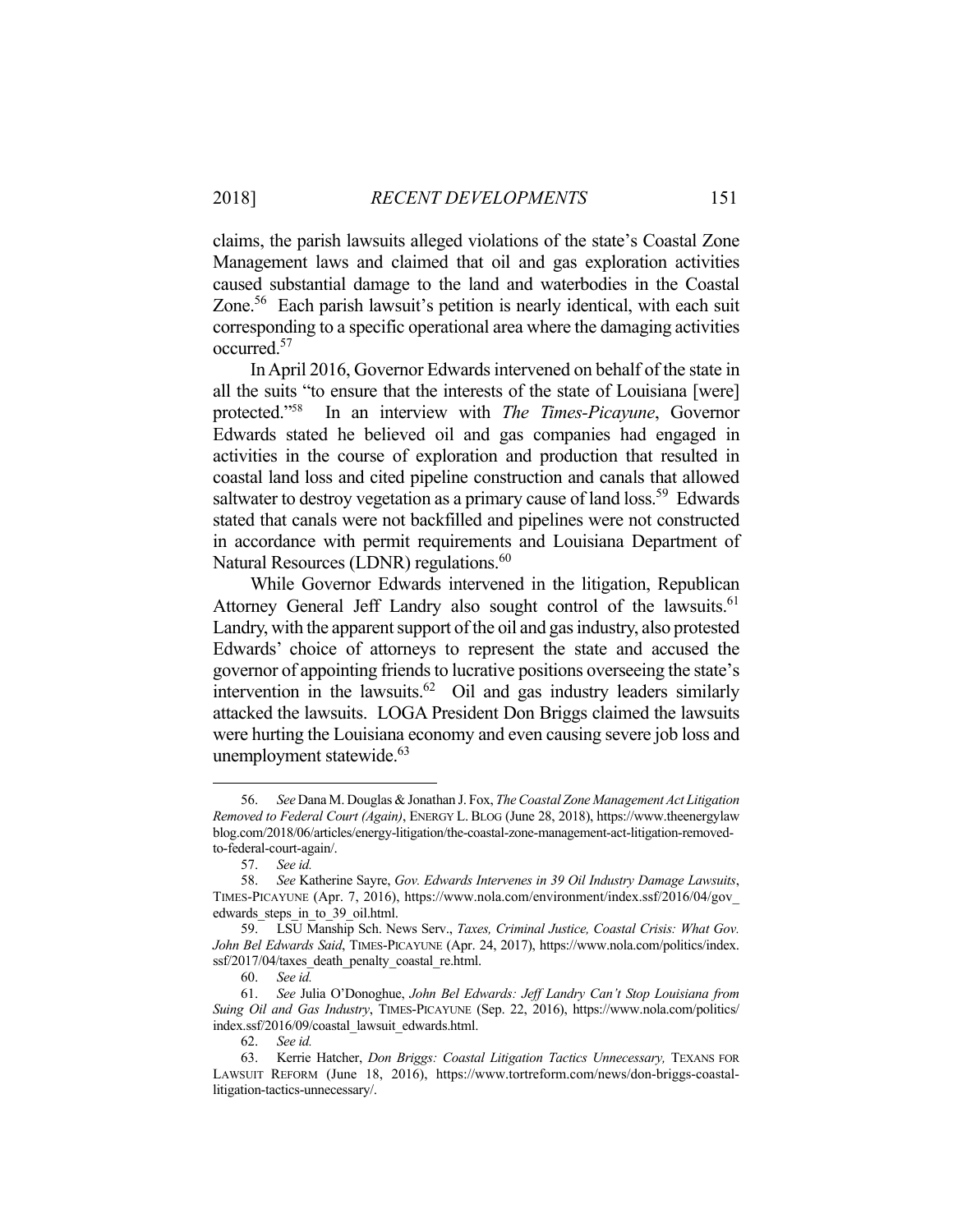#### *D. Squabbling in State Court*

 While the Governor and Attorney General feuded, Jefferson Parish's lawsuit was dismissed in August 2016 by the 24th Judicial District Court, which found that the parish did not exhaust all administrative remedies before suing; principally, the parish did not allow the LDNR to address the suit.<sup>64</sup> However, in November 2016, the ruling was overturned when Judge Enright of the 24th Judicial District Court determined the LDNR did not have adequate staffing or funding to address the thousands of administrative enforcement proceedings necessary to resolve the violations in the lawsuit.<sup>65</sup> As a result, the Jefferson Parish suit was allowed to proceed to trial.<sup>66</sup>

 The five other parish cases remain in the early stages of litigation. The oil defendants have taken multiple steps to deter the lawsuits. First, they filed to remove the cases to federal court.<sup>67</sup> They argued that expert witness reports revealed state law violations by the oil defendants actually took place before the state laws existed and thus were governed under WWII-era federal directives.<sup>68</sup> In response, the plaintiffs argued the lawsuits only address permit violations beginning in 1980 or completely unpermitted activity.<sup>69</sup>

 Next, the oil defendants sought to consolidate the cases in federal court, claiming each lawsuit involved similar facts, activities, and actors.<sup>70</sup> However, in late July 2018, the U.S. Judicial Panel on Multidistrict Litigation struck down the oil company defendants' motion to consolidate the pending coastal parish cases.<sup>71</sup> Despite admitting the cases raise common factual questions, the panel determined the forty-one cases were distinct enough to remain separate.<sup>72</sup> The panel stated each lawsuit involved different operational areas, companies, and methods.<sup>73</sup>

 <sup>64.</sup> *See* Mark Schleifstein, *Jefferson Lawsuit Against 9 Oil Firms to Go to Trial, Judge Says*, TIMES-PICAYUNE (Nov. 10, 2016), https://www.nola.com/environment/index.ssf/2016/11/ jefferson\_suit\_against\_9\_oil\_c.html.

 <sup>65.</sup> *Id.* 

 <sup>66.</sup> *Id.* 

 <sup>67.</sup> Tyler Bridges, *Coastal Parishes Prepare for Trial Against Oil Companies*, ADVOCATE (July 22, 2018), http://www.houmatoday.com/news/20180722/coastal-parishes-prepare-for-trialagainst-oil-companies.

 <sup>68.</sup> *Id.* 

 <sup>69.</sup> *See* Mark Schleifstein, *Parish Oil Damage Lawsuits Won't Be Consolidated Before One Judge*, TIMES-PICAYUNE (July 31, 2018), https://www.nola.com/environment/index.ssf/2018/ 07/parish\_oil\_damage\_suits\_wont\_b.html.

 <sup>70.</sup> *See id.* 

 <sup>71.</sup> *Id.* 

 <sup>72.</sup> *Id.* 

 <sup>73.</sup> *Id.*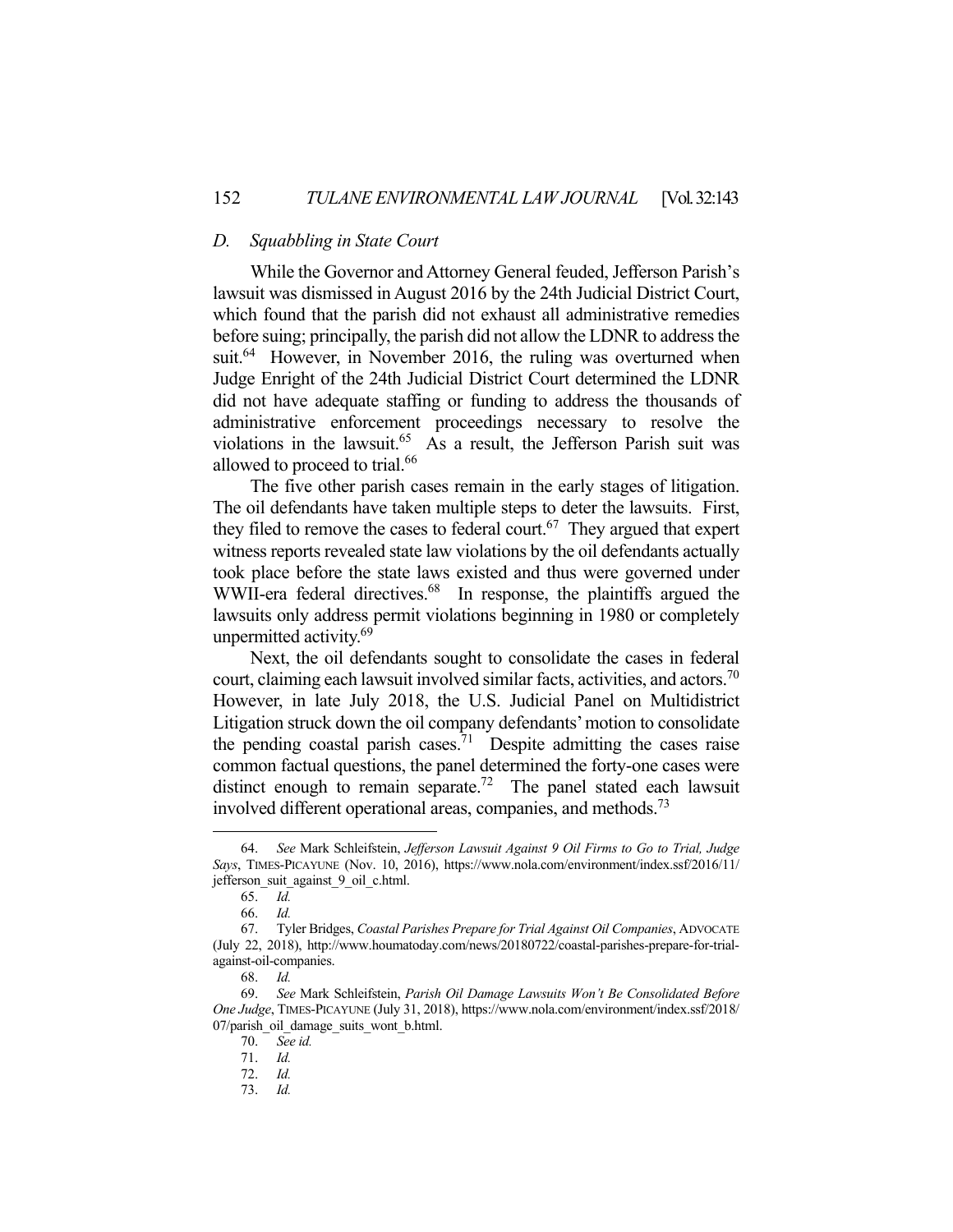Before attempting to remove or consolidate the cases, the defendant oil companies initially refused to comply with discovery requests, eventually requiring a state judge's order to comply in one Plaquemines Parish case.<sup>74</sup> Governor Edwards' attempts at settlement talks with the oil defendants were to no avail.<sup>75</sup> Despite the oil and gas industry and Attorney General's opposition, Governor Edwards has suggested that other parishes file similar lawsuits or he would file them on behalf of the state.<sup>76</sup> In July 2017, New Orleans City Councilman Jason Williams proposed Orleans Parish file its own lawsuit before scrapping the proposal.77 Recently elected New Orleans Mayor Latoya Cantrell has stated that an Orleans Parish lawsuit against oil and gas companies is "on the table."<sup>78</sup>

#### *E. Conclusion*

 Amidst a swirling backdrop of feuding politicians and lawyers grappling in courtrooms, the famous boot of Louisiana continues to disappear, and the state continues its quest for funding for its coastal plan. With no settlement discussions on the horizon and a federal administration focused on cost-cutting measures, many of Louisiana's coastal parishes may be washed away before they get their day in court.

# Dante Alessandri

<u>.</u>

 <sup>74.</sup> Mark Schleifstein, *Plaquemines Wins Document Access in Oil Industry Damage Suit*, TIMES-PICAYUNE (May 10, 2017), https://www.nola.com/environment/index.ssf/2017/05/ plaquemines\_wins\_document\_acce.html.

 <sup>75.</sup> *See* Associated Press, *Edwards, Oil Execs Disagree on Industry's Help Restoring Coast*, TIMES-PICAYUNE (May 21, 2016), https://www.nola.com/environment/index.ssf/2016/05/ edwards\_oil\_execs\_disagree\_on.html.

 <sup>76.</sup> *See* Tim McNally, *Louisiana Parishes Resist Governor's Push to Sue O&G Industry*, OILMAN MAG., https://oilmanmagazine.com/article/louisiana-parishes-resist-governors-push-sueog-industry/ (last visited Oct. 16, 2018).

 <sup>77.</sup> Tristan Baurick, *Charbonnet Says She'd Sue Oil Firms Over Coastal Damage, Cantrell Says Option 'on the Table*,*'* TIMES-PICAYUNE (Oct. 26, 2017), https://www.nola.com/ environment/index.ssf/2017/10/mayoral\_candidates\_differ\_on\_w.html.

 <sup>78.</sup> *Id.*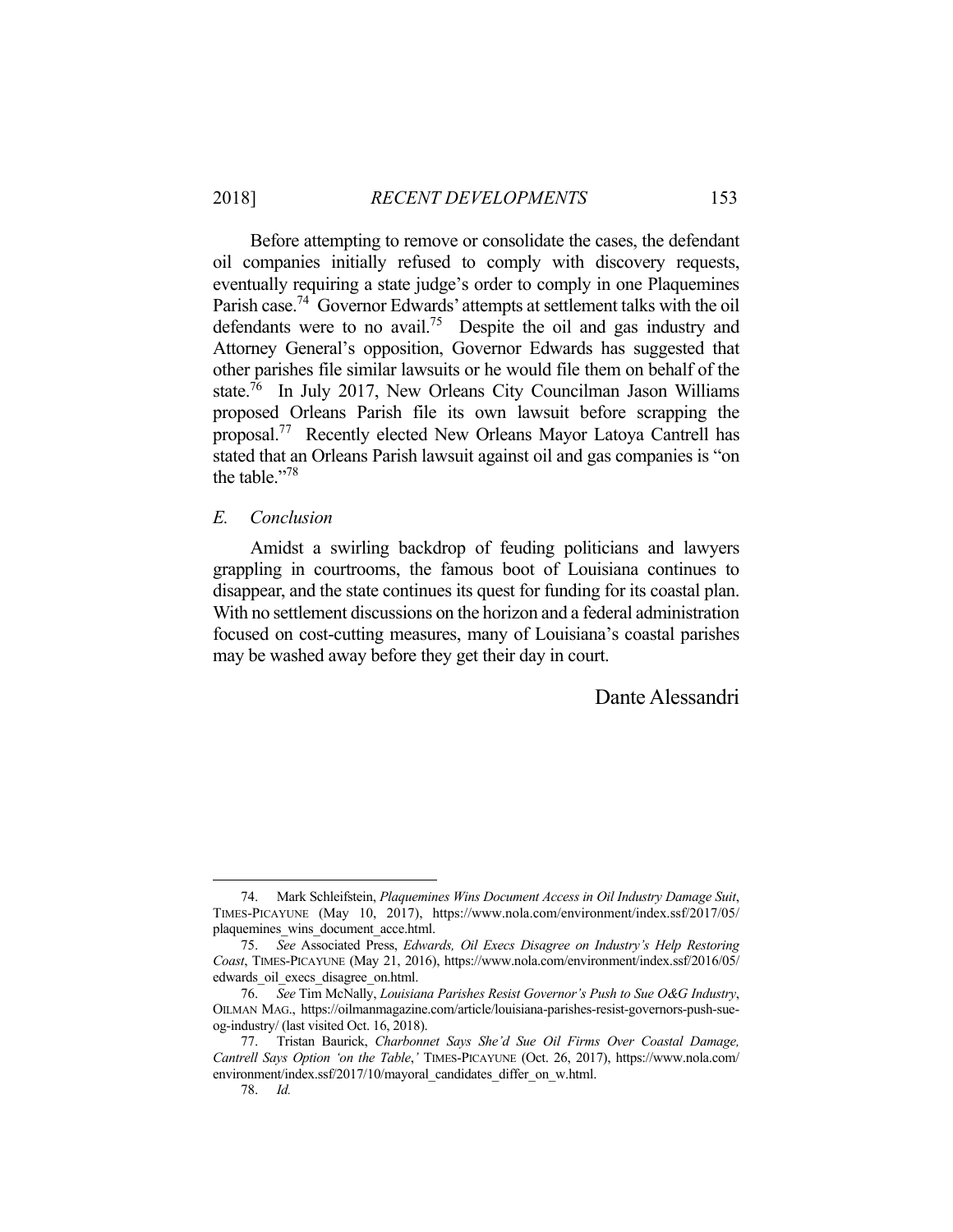#### III. REMEDIATION OF OILFIELD CONTAMINATION

## *Settlement Under Act 312*

#### *A. Background*

 *Britt v. Riceland Petroleum Corp*. was a "legacy" lawsuit in which landowners sued Riceland Petroleum Company (Riceland) and BP America Production Company (BP) seeking damages for and remediation of contamination caused by historic oil and gas operations conducted on the landowners' property.79 In turn, Riceland filed a third-party demand against its insurer, Certain Insurers.<sup>80</sup> Certain Insurers, however, denied coverage under any of the applicable policies. $81$ 

 Eventually, BP, Riceland, and the plaintiffs (the settling parties) reached a settlement to resolve all of the plaintiffs' claims.<sup>82</sup> As part of the settlement agreement, BP and Riceland agreed to remediate the property in accordance with state regulatory standards.<sup>83</sup> Thereafter, pursuant to the express mandates of Act 312 (Louisiana Revised Statute section 30:29), the settling parties (1) provided notice of the settlement to the Louisiana Department of Natural Resources (LDNR) and Attorney General (AG), (2) allowed the LDNR at least thirty days to review the settlement and provide any comments to the trial court, and (3) sought and obtained the trial court's approval of the settlement.<sup>84</sup>

 Subsequently, Certain Insurers argued that the court's approval of the settlement failed to comply with section 30:29(J) because the trial court failed to (1) hold a contradictory hearing, (2) determine if remediation was required, and, if it were, (3) order the deposit of funds into the court registry.85 Rejecting the insurer's interpretation of section 30:29(J), the trial court approved the settlement, finding the settling parties had complied with the requirements of section 30:29(J). Certain Insurers appealed the trial court's decision before the Louisiana Third Circuit.<sup>86</sup>

<u>.</u>

 <sup>79.</sup> Britt v. Riceland Petroleum Co*.*, 240 So. 3d 986, 988-89 (La. Ct. App. 2018).

 <sup>80.</sup> *Id.* at 988.

 <sup>81.</sup> *Id.* at 989.

 <sup>82.</sup> *Id.*

 <sup>83.</sup> *Id.*

 <sup>84.</sup> *Id*.

 <sup>85.</sup> *Id.*

 <sup>86.</sup> *Id*. at 990.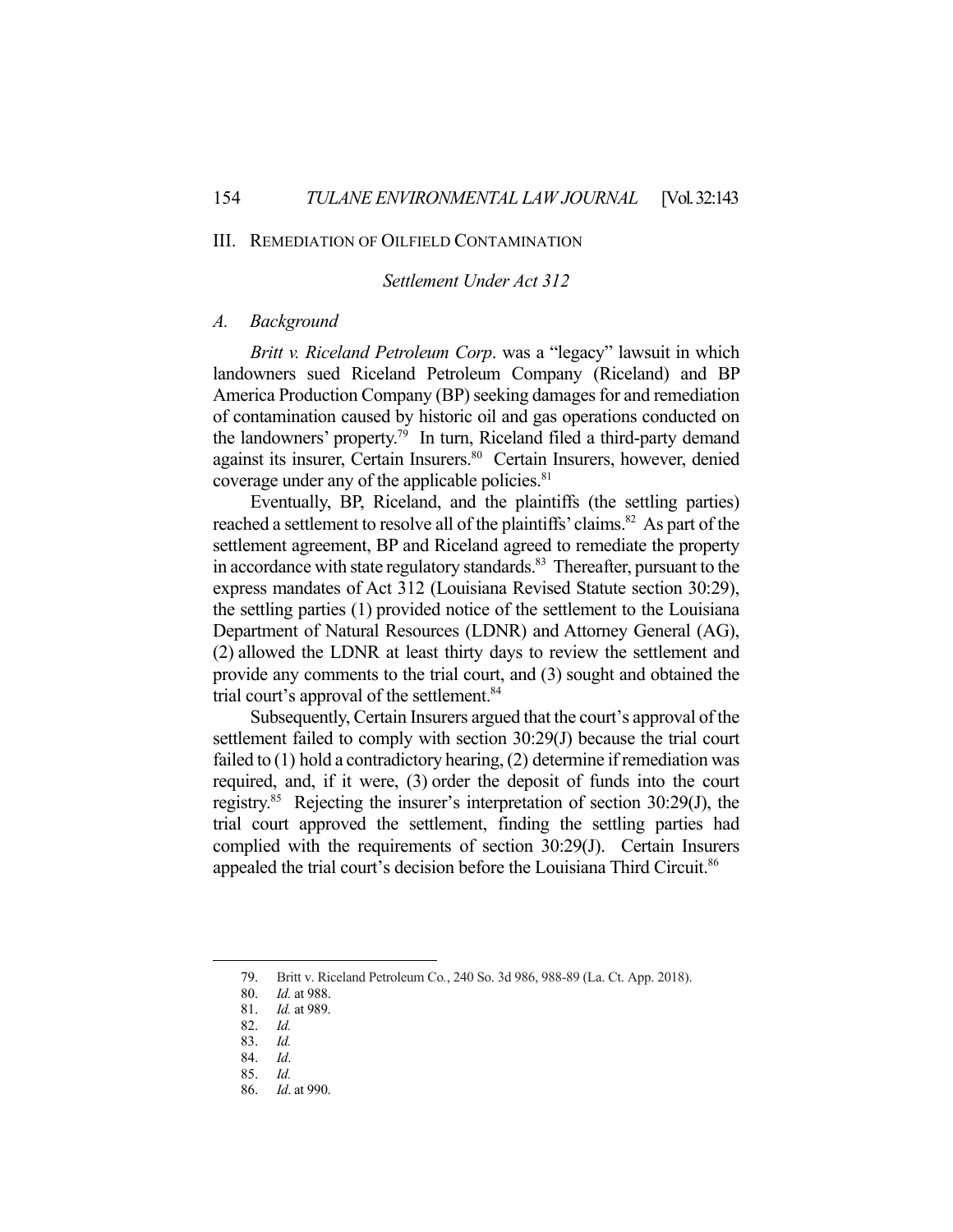#### *B. Court's Decision*

 The primary issue before the Third Circuit was the interpretation of section 30:29(J)(1)—specifically, whether its requirements for approval of settlements in legacy lawsuits had been satisfied.<sup>87</sup> In interpreting the statue, the appellate court necessarily studied the language of section 30:29(J)(1) itself:

 In the event that any settlement is reached in a case subject to the provisions of this Section, the settlement shall be subject to approval by the court. The department and the attorney general shall be given notice once the parties have reached a settlement in principle. The department shall then have no less than thirty days to review that settlement and comment to the court before the court certifies the settlement. If after a contradictory hearing the court requires remediation, the court shall not certify or approve any settlement until an amount of money sufficient to fund such remediation is deposited into the registry of the court. No funding of a settlement shall occur until the requirements of this Section have been satisfied. However, the court shall have the discretion to waive the requirements of this Section if the settlement reached is for a minimal amount and is not dispositive of the entire litigation.<sup>88</sup>

 The Third Circuit found that a plain reading of the provisions demonstrated that three requirements are applicable to all settlements in cases governed by Act 312: (1) the settlement "*shall* be subject" to the trial court's approval, but before which (2) notice of the settlement "*shall* be given" to the LDNR and the AG, and (3) the LDNR and the AG "*shall*  then have" thirty days to review the settlement and provide any comment to the trial court.<sup>89</sup> The court determined that the legislature rendered these three requirements mandatory for all settlements; further, it prohibited the funding of any settlement until these requirements had been satisfied.<sup>90</sup>

 The Third Circuit also found that the remaining mandatory provisions of the statute only came into play when certain circumstances are met, such as when (1) a contradictory hearing is held and the court requires remediation, or (2) the settlement amount is *de minimis* and the settlement does not dispose of the entire matter.<sup>91</sup> According to the court, the use of the conjunction "if" serves as an introduction to a conditional clause.<sup>92</sup> Thus, the need for a hearing is triggered by and conditioned upon

 <sup>87.</sup> *Id.* 

 <sup>88.</sup> *Id.* at 991.

 <sup>89.</sup> *Id.* (bolded emphasis removed).

 <sup>90.</sup> *Id.*

 <sup>91.</sup> *Id.*

 <sup>92.</sup> *Id.*